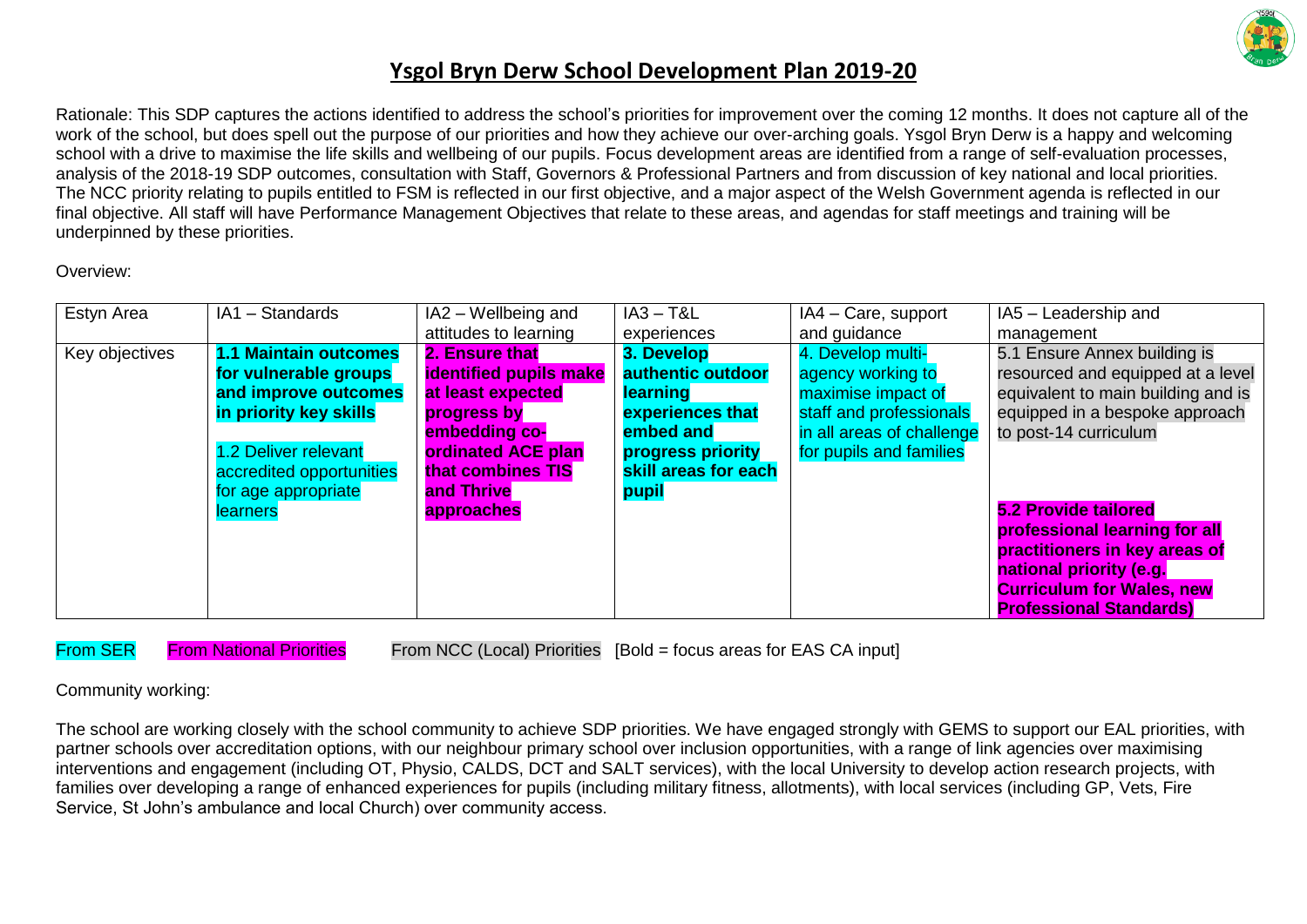

| Estyn Inspection<br>Area 1:<br><b>Standards</b>                                                                          | <b>SUCCESS CRITERIA</b><br>Maintain IEP and academic outcomes for all vulnerable groups (FSM, EAL, LAC) that are in line with whole school average (From SER & National<br>Priority)<br>Develop strategies to reduce underperformance in listening and increase over-performance in reading compared to 2018-19 figures (From SER)<br>$\bullet$<br>Develop accreditation scheme so that it delivers for growing Y9+ cohort and remains individualised (From SER & Governors)<br>$\bullet$ |                                                                                                                                                                                                                                                                      |                                                                                                                               |                                                                                                                                                                  |                                                                                   |                                                           |  |
|--------------------------------------------------------------------------------------------------------------------------|-------------------------------------------------------------------------------------------------------------------------------------------------------------------------------------------------------------------------------------------------------------------------------------------------------------------------------------------------------------------------------------------------------------------------------------------------------------------------------------------|----------------------------------------------------------------------------------------------------------------------------------------------------------------------------------------------------------------------------------------------------------------------|-------------------------------------------------------------------------------------------------------------------------------|------------------------------------------------------------------------------------------------------------------------------------------------------------------|-----------------------------------------------------------------------------------|-----------------------------------------------------------|--|
| <b>TARGETS &amp; DATES</b>                                                                                               | <b>PERSONNEL</b>                                                                                                                                                                                                                                                                                                                                                                                                                                                                          | <b>ACTION</b>                                                                                                                                                                                                                                                        | <b>RESOURCES (inc PL,</b><br>StoS, EAS/LA)                                                                                    | <b>DESIRED IMPACT</b>                                                                                                                                            | <b>MONITORING &amp;</b><br><b>EVIDENCE</b>                                        | <b>PROGRESS:</b><br>Limited/Satisfactory/Strong/Very good |  |
| <b>Maintain outcomes for</b><br>vulnerable groups and<br>improve outcomes in<br>priority key skills.<br>(Local Priority) | $\overline{\mathsf{LF}}$                                                                                                                                                                                                                                                                                                                                                                                                                                                                  | <b>Pupil Success Group to hold regular planning</b><br>meetings which have vulnerable groups and<br>listening skills as key criteria in all decisions                                                                                                                | <b>Dedicated time</b><br>for TC lead and<br>DHT to plan and<br>hold meetings                                                  | All pupils in<br>vulnerable groups<br>receive highly<br>targeted additional<br>interventions                                                                     | <b>PSG minutes</b><br>and databases                                               |                                                           |  |
|                                                                                                                          | <b>AKitt</b>                                                                                                                                                                                                                                                                                                                                                                                                                                                                              | TC lead and SaLT to develop programme that<br>upskills staff to develop pupil listening skills.<br>All classes and staff to receive dedicated time<br>from TC lead/SaLT to roll out programme<br>bespoke tt their class needs                                        | <b>EIG</b> funding to<br>support SaLT<br>time. Dedicated<br>TC lead time                                                      | Staff skill set and<br>confidence in<br>developing listening<br>skills increased. Pupil<br>outcomes in reading<br>and listening in line<br>with other aspects of | <b>Direct</b><br>classroom<br>observations<br>and staff<br>interviews/<br>surveys |                                                           |  |
|                                                                                                                          | <b>RD</b>                                                                                                                                                                                                                                                                                                                                                                                                                                                                                 | <b>INSET and Twilight sessions to all include</b><br>focus on listening & reading skills                                                                                                                                                                             | Priority time in<br><b>INSET &amp;</b><br><b>Twilight. Time</b><br>for preparation<br>for all delivering<br>sessions          | <b>English and above</b><br>expected profile                                                                                                                     | <b>INSET survey</b><br>feedback                                                   |                                                           |  |
|                                                                                                                          | LF                                                                                                                                                                                                                                                                                                                                                                                                                                                                                        | Visits to other Special Schools to discuss how<br>listening & reading skills are developed in<br>pupils with ASD, findings disseminated to ELT<br>and staff meetings                                                                                                 | Cover in place<br>to free up staff<br>for visits to SS.<br>Use of EAS SS<br>cluster<br>meetings to<br>discuss and<br>organise |                                                                                                                                                                  |                                                                                   |                                                           |  |
| <b>Deliver relevant</b><br>accredited<br>opportunities for age<br>appropriate learners<br>(From SER)                     | AV, RD                                                                                                                                                                                                                                                                                                                                                                                                                                                                                    | Accreditation lead to work with HT on<br>developing bespoke opportunities for<br>increased pupil numbers in Y9+. Accreditation<br>led to liaise closely with all pupils and families<br>to ensure pupil voice is a lead factor in all AQA<br>certification decisions | <b>TLR time to</b><br>meet HT, to<br>plan and to<br>meet pupils &<br>families                                                 | All pupils at Y9+<br>achieve at least 3<br>separate AQA<br>certificates in areas of<br>bespoke interest to<br>them                                               | <b>Termly</b><br>meetings with<br>HT to monitor<br>progress<br>towards<br>awards  |                                                           |  |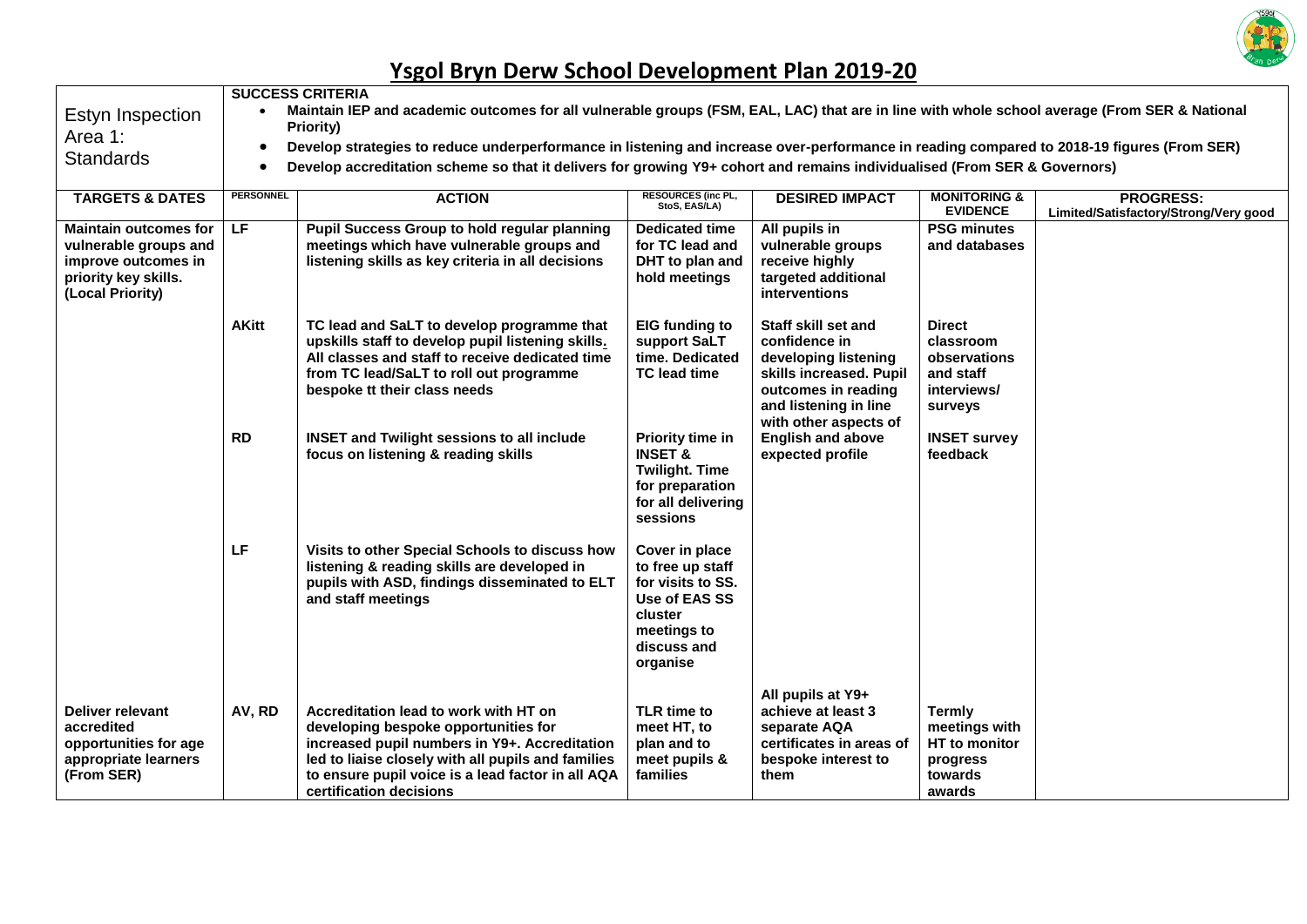

|                                                                                                                                                                                                                                             | <b>SUCCESS CRITERIA:</b>                                                                                                                                                                                                                                  |                                                                                                                                                                                                                                                          |                                                                                         |                                                                                                                                                           |                                                                                                                                                                |                                                           |  |  |  |  |
|---------------------------------------------------------------------------------------------------------------------------------------------------------------------------------------------------------------------------------------------|-----------------------------------------------------------------------------------------------------------------------------------------------------------------------------------------------------------------------------------------------------------|----------------------------------------------------------------------------------------------------------------------------------------------------------------------------------------------------------------------------------------------------------|-----------------------------------------------------------------------------------------|-----------------------------------------------------------------------------------------------------------------------------------------------------------|----------------------------------------------------------------------------------------------------------------------------------------------------------------|-----------------------------------------------------------|--|--|--|--|
| Estyn Inspection                                                                                                                                                                                                                            | Pupils in identified wellbeing categories (those with Thrive/TIS individual profiles & action plans - LAC/CASP/IBP) have outcomes (including<br>$\bullet$<br>Attendance, IEP, Core Subject progress) in line with school average (From National priority) |                                                                                                                                                                                                                                                          |                                                                                         |                                                                                                                                                           |                                                                                                                                                                |                                                           |  |  |  |  |
| Area 2: Wellbeing                                                                                                                                                                                                                           | <b>Complete RRS Bronze Award (From EAS SS priority)</b><br>$\bullet$                                                                                                                                                                                      |                                                                                                                                                                                                                                                          |                                                                                         |                                                                                                                                                           |                                                                                                                                                                |                                                           |  |  |  |  |
| and attitudes to                                                                                                                                                                                                                            | $\bullet$                                                                                                                                                                                                                                                 | <b>Complete Healthy Schools Phase 3 (From NCC priority)</b>                                                                                                                                                                                              |                                                                                         |                                                                                                                                                           |                                                                                                                                                                |                                                           |  |  |  |  |
| learning                                                                                                                                                                                                                                    |                                                                                                                                                                                                                                                           |                                                                                                                                                                                                                                                          |                                                                                         |                                                                                                                                                           |                                                                                                                                                                |                                                           |  |  |  |  |
| <b>TARGETS &amp; DATES</b>                                                                                                                                                                                                                  | <b>PERSONNEL</b>                                                                                                                                                                                                                                          | <b>ACTION</b>                                                                                                                                                                                                                                            | <b>RESOURCES (inc.</b><br>PL, StoS, EAS/LA)                                             | <b>DESIRED IMPACT</b>                                                                                                                                     | <b>MONITORING &amp;</b><br><b>EVIDENCE</b>                                                                                                                     | <b>PROGRESS:</b><br>Limited/Satisfactory/Strong/Very good |  |  |  |  |
| <b>Ensure that identified</b><br>pupils make at least<br>expected progress by<br>embedding co-<br>ordinated ACE plan<br>that combines TIS and<br>Thrive approaches<br>(From National<br><b>Priority &amp; EAS SS</b><br>collaborative work) | LF,<br>AKitt,<br>DJ,<br>RD, VB,<br><b>SP/AJ</b><br>VB/DJ                                                                                                                                                                                                  | Wellbeing team to complete appropriate<br>assessments twice annually with follow up<br>action plans for identified groups/pupils.<br>Progress patterns to be identified and areas of<br>best practice to be case studied and shared in<br>meetings/INSET | <b>Wellbeing team</b><br>to meet half<br>termly to<br>identify ways<br>forward.         | Wellbeing and/or<br>engagement levels of<br>identified<br>pupils/groups<br>improves & pupil<br>attendance and<br>attainment improves<br>to school average | Pre/post<br>observations<br>&<br>questionnaires<br>Half-termly<br>data analysis                                                                                |                                                           |  |  |  |  |
|                                                                                                                                                                                                                                             | AKitt,<br>DJ, RD,<br>VB,<br>SP/AJ                                                                                                                                                                                                                         | Share identified pupils with teachers and LF to<br>monitor attendance, IEP, subject progress.                                                                                                                                                            | AJ to take over<br><b>THRIVE action</b><br>plan from SP -<br>additional<br>hours added. |                                                                                                                                                           | <b>All identified</b><br>pupils to be<br>explicitly<br>known by all<br>staff, and to<br>form key part<br>of all<br>discussions<br>and plans for<br>all classes |                                                           |  |  |  |  |
|                                                                                                                                                                                                                                             | VB, JA                                                                                                                                                                                                                                                    | School Council to have clear action plan and<br>weekly agenda to complete RRS Bronze Award<br>(From EAS SS priority)                                                                                                                                     | Staff meeting/<br>assembly time.<br>JA able to be<br>released from<br>class.            | School prepared for<br>accreditation and RRS<br><b>Bronze award</b><br>achiieved                                                                          | <b>School</b><br>Council<br>minutes<br><b>Meetings with</b><br>HT, half-termly<br>updates to<br><b>RRS</b> action                                              |                                                           |  |  |  |  |
|                                                                                                                                                                                                                                             | <b>VB</b>                                                                                                                                                                                                                                                 | All 3 Phase 3 targets to be discussed weekly at<br>staff meetings and progress towards these to<br>be presented by VB to SLT monthly. Complete<br><b>Healthy Schools Phase 3 (From NCC priority)</b>                                                     | Staff meetings/<br>assemblies.                                                          | <b>Healthy Schools Level</b><br>3 Award achieved                                                                                                          | plan<br><b>Meetings with</b><br>HT, half-termly<br>updates on<br><b>HSL3</b> action<br>plan                                                                    |                                                           |  |  |  |  |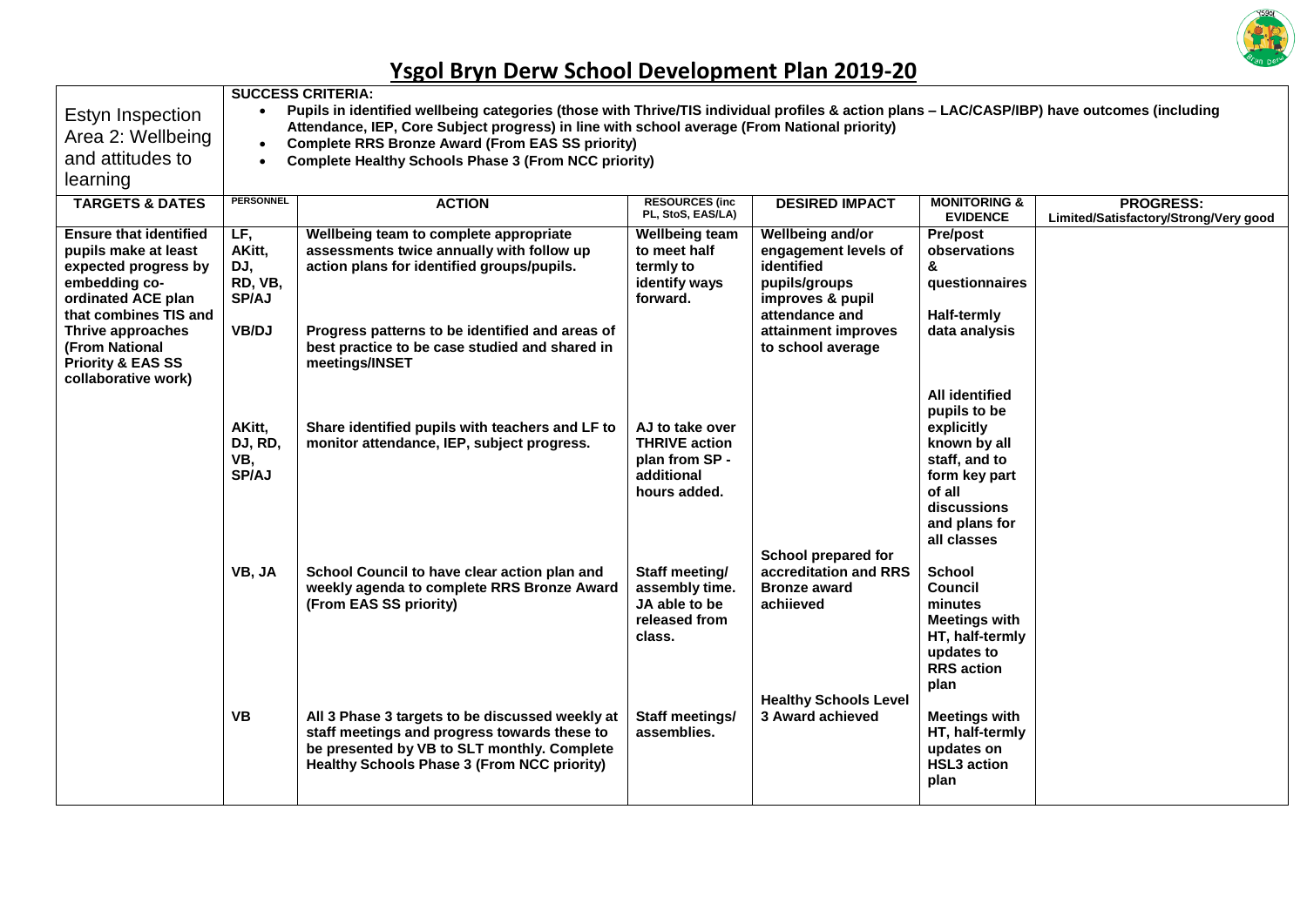

Г

|                                                                                                                              | <b>SUCCESS CRITERIA:</b>                                                                                                                                                                                                                                                                                           |                                                                                                                                                                                                                                                                                                                                                      |                                                                                      |                                                                                                                                 |                                                                                         |                                                           |  |  |  |
|------------------------------------------------------------------------------------------------------------------------------|--------------------------------------------------------------------------------------------------------------------------------------------------------------------------------------------------------------------------------------------------------------------------------------------------------------------|------------------------------------------------------------------------------------------------------------------------------------------------------------------------------------------------------------------------------------------------------------------------------------------------------------------------------------------------------|--------------------------------------------------------------------------------------|---------------------------------------------------------------------------------------------------------------------------------|-----------------------------------------------------------------------------------------|-----------------------------------------------------------|--|--|--|
| Estyn Inspection<br>Area 3: Teaching<br>and learning<br>experiences                                                          | Increased proportion of learning time each week spent in purposeful outdoor learning by each class<br>Pupils' engagement levels increase in Forest School & Allotment area.<br>Evidence captured of wide range of pupils either showing new skills or embedding an existing skill outside classroom for first time |                                                                                                                                                                                                                                                                                                                                                      |                                                                                      |                                                                                                                                 |                                                                                         |                                                           |  |  |  |
| <b>TARGETS &amp; DATES</b>                                                                                                   | <b>PERSONNEL</b>                                                                                                                                                                                                                                                                                                   | <b>ACTION</b>                                                                                                                                                                                                                                                                                                                                        | <b>RESOURCES (inc.</b><br>PL, StoS, EAS/LA)                                          | <b>DESIRED IMPACT</b>                                                                                                           | <b>MONITORING &amp;</b><br><b>EVIDENCE</b>                                              | <b>PROGRESS:</b><br>Limited/Satisfactory/Strong/Very good |  |  |  |
| Develop authentic<br>outdoor learning<br>experiences that<br>embed and<br>progress priority<br>skill areas for each<br>pupil | <b>AKitt, SH</b>                                                                                                                                                                                                                                                                                                   | Outdoor working party to engage with L4&3 TAs to<br>develop outdoor provision to include appropriate<br>resources and experiences that match the needs of the<br>pupils. Staff from each class given opportunity to visit<br>other SS to view good practice in outdoor learning.<br>Designated staff responsible for set up of outdoor<br>provision. | Outdoor<br>working party<br>time. Cover for<br>visits to other<br>schools            | All classes have<br>bespoke outdoor<br>areas that build upon<br>both good practice<br>and contextual need<br>of pupils in class | <b>Learning Walks &amp;</b><br>lesson observations                                      |                                                           |  |  |  |
| (From SER, school-<br>to-school work &<br><b>Standards Group)</b>                                                            | LF                                                                                                                                                                                                                                                                                                                 | Designated outside areas for all classes. Opportunities<br>are sought after and evident to teach across the whole<br>curriculum outside.                                                                                                                                                                                                             |                                                                                      | Spaces available for<br>all pupils to access<br>the curriculum<br>outdoors.                                                     | <b>Learning Walks &amp;</b><br>lesson observations                                      |                                                           |  |  |  |
|                                                                                                                              | <b>Teachers</b>                                                                                                                                                                                                                                                                                                    | Half termly whole school enrichment days designed to<br>use utilise the outside provide focus for outdoor learning<br>and allow classes to observe use of outdoors by all<br>other classes to further develop strategies and<br>resources                                                                                                            | Time in teacher<br>meeting &<br><b>Curriculum</b><br>Pathway focus<br>with teachers. | Whole school's<br>initiative towards<br>outdoor learning.<br><b>Pupils have authentic</b>                                       | <b>FADEs written on</b><br>enrichment days<br><b>Evidence captured</b><br>clearly shows |                                                           |  |  |  |
|                                                                                                                              | <b>AKitt &amp; LF</b>                                                                                                                                                                                                                                                                                              | Medium term planning to clearly shape and designate<br>community visits using the local environment: each<br>class to go out at least once a fortnight.<br>Wide range of 'wow days' and identified projects to                                                                                                                                       | <b>Increased</b><br>staffing levels<br>available in<br>classes.                      | experiences of their<br>local community<br>Pupils embed and                                                                     | new/embedded<br>skills                                                                  |                                                           |  |  |  |
|                                                                                                                              | <b>AKitt &amp; SH</b>                                                                                                                                                                                                                                                                                              | engage maximum number of pupils, staff and families in<br>outdoor learning:<br>- 2x Wetlands Visits for identified pupils in KS2/3/4<br>- Allotment Rejuvenation project<br>- Forest School Family Project                                                                                                                                           | <b>Grant funding</b><br>£400<br><b>Grant Funding</b><br>£600<br><b>Grant Funding</b> | develop outdoor<br>skills, evidence<br>clearly displays this<br>for wide range of<br>pupils                                     | Analysis and<br>feedback on impact<br>and success of wow<br>days                        |                                                           |  |  |  |
|                                                                                                                              | <b>AKitt, AV</b>                                                                                                                                                                                                                                                                                                   | All RHS Gardening Award targets/actions to be shared<br>with all staff and built into teacher weekly planning in all<br>classes. Achieve RHS Level 1 & 2 Schools Gardening<br>Awards.                                                                                                                                                                | £750<br><b>AKitt outdoor</b><br>time dedicated<br>in timetable                       | Award achieved -<br>evidence shows<br>pupils gardening<br>skills improved.<br><b>Funding acquired</b>                           | Regular updates to<br>HT, half-termly<br>updating of RHS<br>action plan                 |                                                           |  |  |  |
|                                                                                                                              | LF                                                                                                                                                                                                                                                                                                                 | Discuss completed sensory garden projects with a range<br>of other Special Schools. Complete a range of<br>applications and bids that acquire funding to create a<br>Sensory Garden.                                                                                                                                                                 | LF DHT time.                                                                         | and plans for<br>sensory garden<br>begun                                                                                        |                                                                                         |                                                           |  |  |  |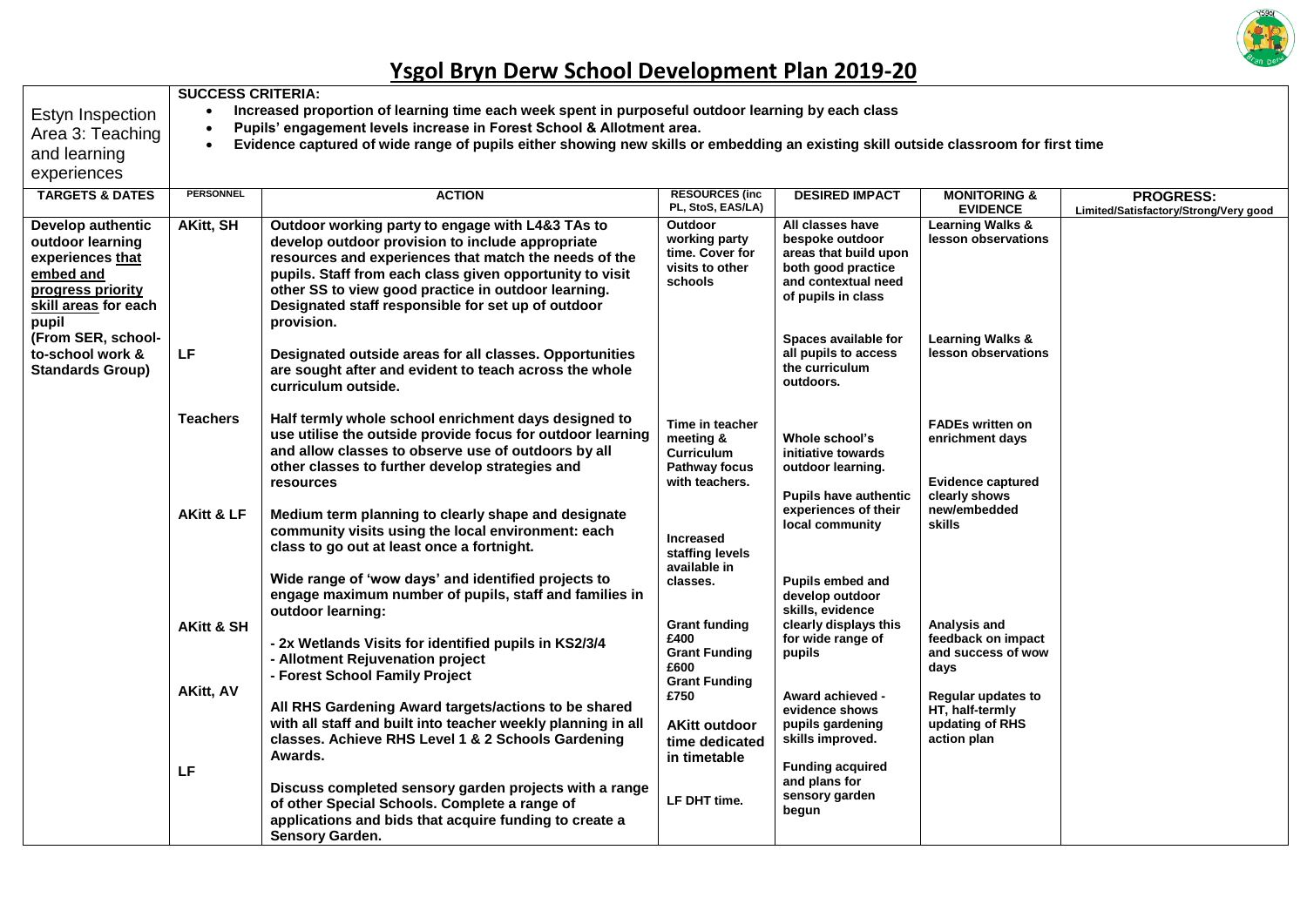

| Estyn<br>Inspection<br>Area 4:<br>Care,<br>support and<br>guidance           | $\bullet$<br>$\bullet$              | <b>SUCCESS CRITERIA:</b><br>Embed 'Pupil Success Group' to target all interventions in a strategic manner (From SER)<br>Further develop links and relationships with NCC DCT and ABHB CALDs team to provide personalised Team Around the Child to each family (From parents)<br>Introduce joint action plan with ABHB OT team to develop sensory profiling and enhance our sensory challenge related approaches (From Staff<br>consultation) |                                                            |                                                                                                                                                                     |                                                                                                                               |                                                               |  |  |  |  |
|------------------------------------------------------------------------------|-------------------------------------|----------------------------------------------------------------------------------------------------------------------------------------------------------------------------------------------------------------------------------------------------------------------------------------------------------------------------------------------------------------------------------------------------------------------------------------------|------------------------------------------------------------|---------------------------------------------------------------------------------------------------------------------------------------------------------------------|-------------------------------------------------------------------------------------------------------------------------------|---------------------------------------------------------------|--|--|--|--|
| <b>TARGETS &amp;</b><br><b>DATES</b>                                         | <b>PERSONNEL</b>                    | <b>ACTION</b>                                                                                                                                                                                                                                                                                                                                                                                                                                | <b>RESOURCES (inc PL,</b><br>StoS, EAS/LA)                 | <b>DESIRED IMPACT</b>                                                                                                                                               | <b>MONITORING</b><br><b>&amp; EVIDENCE</b>                                                                                    | <b>PROGRESS:</b><br>Limited/Satisfactory/<br>Strong/Very good |  |  |  |  |
| Develop multi-<br>agency<br>working to<br>maximise<br>impact of staff<br>and | LF<br><b>AKitt</b>                  | Refine Pupil Success Group referral process and expand<br>capacity using Psychology student on placement for 30 weeks<br>to support Communication Interventions & Touch Therapy.                                                                                                                                                                                                                                                             | AKitt-<br><b>Communication</b><br>time.<br>LF-DHT time.    | Interventions/therapies<br>have larger capacity<br>across the school,<br><b>Strategic tracking of</b><br>pupil's access to                                          | <b>Evidenced by</b><br>increased time<br>available to each<br>class - enhanced<br>timetable records<br><b>PSG minutes and</b> |                                                               |  |  |  |  |
| professionals<br>in all areas of<br>challenge for<br>pupils and<br>families  |                                     | To develop Intervention Provision Map to extend to multi<br>agency input and to log number of sessions & impact for each<br>pupil.                                                                                                                                                                                                                                                                                                           | LF-DHT time.                                               | therapies and<br>interventions ensure<br>value for money. Early<br>identification of what<br>next if unsuccessful is<br>the norm                                    | databases-<br>reviewed termly<br>with HT                                                                                      |                                                               |  |  |  |  |
| (From SER)                                                                   | LF&<br><b>Intervention</b><br>staff | Intervention Team meetings half termly will ensure that all staff<br>in team share their impact and priorities for new half-term and<br>all interventions offered will be reshaped in terms of time<br>spent, cohort and priority cases                                                                                                                                                                                                      | <b>Regular meetings</b><br>for 30 minutes after<br>school. | Robust system of plan,<br>review enables the<br>school to evaluate<br>interventions-<br>identifying ways<br>forward for each<br>individual that improve<br>outcomes | <b>PSG minutes and</b><br>databases-<br>reviewed termly<br>with HT                                                            |                                                               |  |  |  |  |
|                                                                              | VB                                  | Sensory profile all relevant pupils to identify key themes,<br>report back to LF ready for meeting with OT lead<br>Meet OT lead to explore and develop specific action plan,<br>including identified use of future EIG/PDG funding to purchase<br>expertise next financial year                                                                                                                                                              | <b>TLR</b> time                                            | Pupil needs are better                                                                                                                                              | <b>Records of LF</b><br>meetings with OT                                                                                      |                                                               |  |  |  |  |
| <b>RD</b>                                                                    |                                     |                                                                                                                                                                                                                                                                                                                                                                                                                                              | <b>PSF time</b>                                            | met due to more<br>bespoke, OT advised,<br>sensory related<br>approaches, pupil                                                                                     | lead<br><b>PSG minutes</b>                                                                                                    |                                                               |  |  |  |  |
|                                                                              | LF                                  | Merge Sensory approaches into Pupil Success Forum                                                                                                                                                                                                                                                                                                                                                                                            | <b>PSF meeting time</b>                                    | outcomes improved to<br>make at least expected<br>progress                                                                                                          |                                                                                                                               |                                                               |  |  |  |  |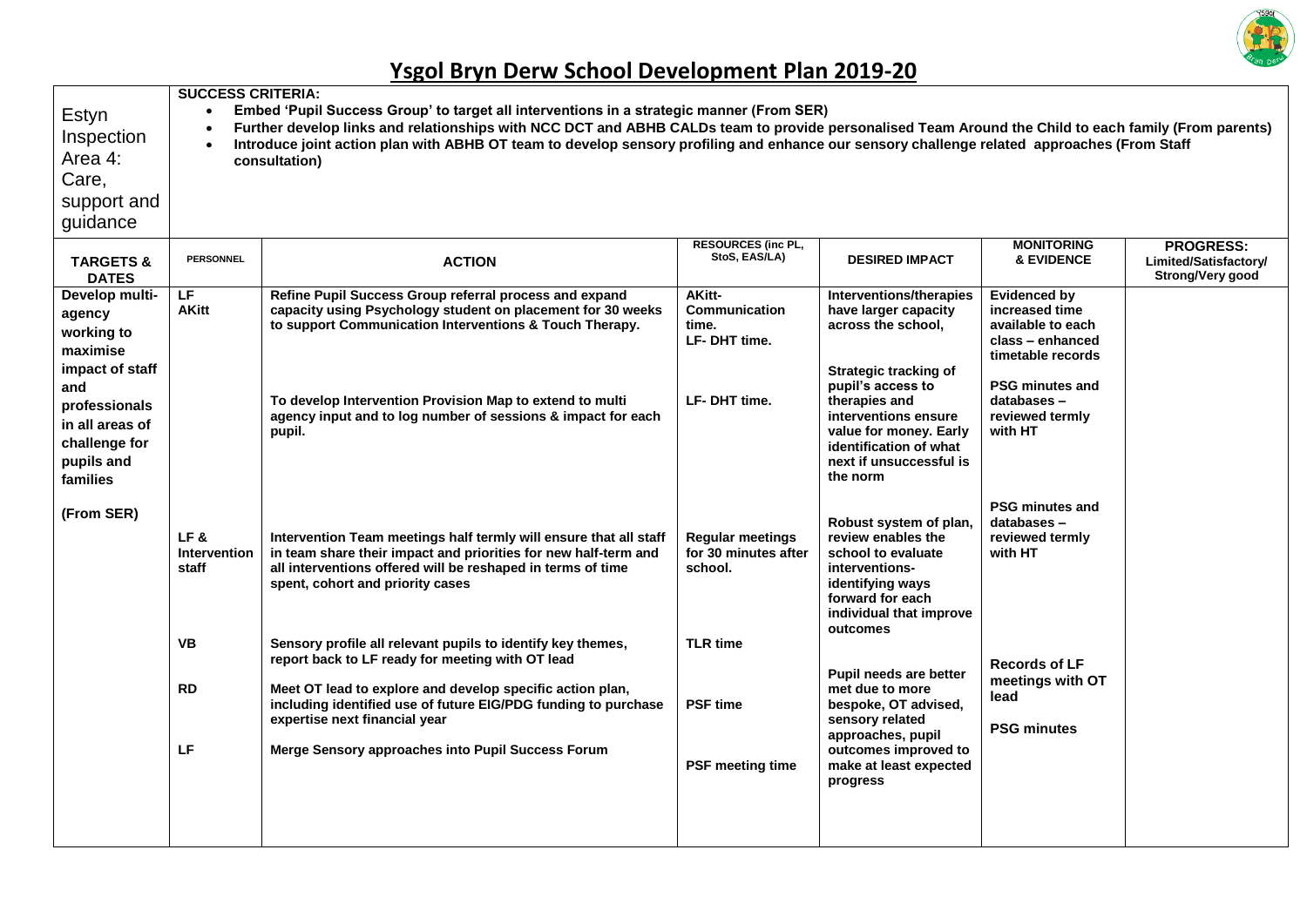

|                                                     | <b>SUCCESS CRITERIA</b> |                                                                                                                                                                                                                                                                                              |                                               |                                                       |                                            |                                                               |  |  |  |  |  |
|-----------------------------------------------------|-------------------------|----------------------------------------------------------------------------------------------------------------------------------------------------------------------------------------------------------------------------------------------------------------------------------------------|-----------------------------------------------|-------------------------------------------------------|--------------------------------------------|---------------------------------------------------------------|--|--|--|--|--|
| Estyn<br>Inspection<br>Area 5:                      | $\bullet$               | Annex building is equipped with resources and facilities that are bespoke to 14+ curriculum and allow pupils to develop their areas of interest (NCC priority)<br>Staff expertise in SLOs, Professional Standards and Curriculum for Wales significantly increased (EAS & National Priority) |                                               |                                                       |                                            |                                                               |  |  |  |  |  |
| Leadership                                          |                         |                                                                                                                                                                                                                                                                                              |                                               |                                                       |                                            |                                                               |  |  |  |  |  |
| and                                                 |                         |                                                                                                                                                                                                                                                                                              |                                               |                                                       |                                            |                                                               |  |  |  |  |  |
|                                                     |                         |                                                                                                                                                                                                                                                                                              |                                               |                                                       |                                            |                                                               |  |  |  |  |  |
| management                                          |                         |                                                                                                                                                                                                                                                                                              |                                               |                                                       |                                            |                                                               |  |  |  |  |  |
| <b>TARGETS &amp;</b><br><b>DATES</b>                | <b>PERSONNEL</b>        | <b>ACTION</b>                                                                                                                                                                                                                                                                                | <b>RESOURCES (inc</b><br>PL, StoS,<br>EAS/LA) | <b>DESIRED IMPACT</b>                                 | <b>MONITORING &amp;</b><br><b>EVIDENCE</b> | <b>PROGRESS:</b><br>Limited/Satisfactory/<br>Strong/Very good |  |  |  |  |  |
| <b>Ensure Annex</b>                                 | <b>RD</b>               | Regular meetings with builders and 21 <sup>st</sup> Century School Officer                                                                                                                                                                                                                   | HT time                                       | <b>Building project</b>                               | <b>Minutes of regular</b>                  |                                                               |  |  |  |  |  |
| building is                                         |                         | Pupil voice sessions with School Council and all Secondary age                                                                                                                                                                                                                               | <b>School</b>                                 | budget decisions are<br>prioritised to ensuring       | planning meetings<br>with NCC/Norse/       |                                                               |  |  |  |  |  |
| resourced and                                       | VB, JA, AV              | pupils                                                                                                                                                                                                                                                                                       | <b>Council lead</b>                           | fixtures in building                                  | <b>Builders</b>                            |                                                               |  |  |  |  |  |
| equipped at a                                       |                         |                                                                                                                                                                                                                                                                                              | time                                          | (e.g. kitchen) are                                    |                                            |                                                               |  |  |  |  |  |
| level equivalent                                    | AV, RD                  | Maximise use of current furniture and equipment in Annex building                                                                                                                                                                                                                            |                                               | bespoke to pupil                                      | <b>School council</b>                      |                                                               |  |  |  |  |  |
| to main<br>building and is                          |                         | to ensure that maximum amount of project funding is targeted to                                                                                                                                                                                                                              | <b>Existing</b>                               | needs                                                 | minutes                                    |                                                               |  |  |  |  |  |
| equipped in a                                       |                         | new features                                                                                                                                                                                                                                                                                 | school<br>resources                           |                                                       |                                            |                                                               |  |  |  |  |  |
| bespoke                                             | AV, RD                  | Visits to other SS to view and discuss their 14+ facilities and                                                                                                                                                                                                                              |                                               |                                                       |                                            |                                                               |  |  |  |  |  |
| approach to                                         |                         | priorities                                                                                                                                                                                                                                                                                   | TLR & HT time                                 |                                                       |                                            |                                                               |  |  |  |  |  |
| post-14                                             |                         |                                                                                                                                                                                                                                                                                              |                                               | SLOs agenda is well                                   |                                            |                                                               |  |  |  |  |  |
| curriculum                                          |                         |                                                                                                                                                                                                                                                                                              | <b>INSET time</b>                             | understood by<br>teachers and                         | <b>Staff</b><br>meeting/INSET              |                                                               |  |  |  |  |  |
| (NCC priority)                                      | LF                      | Introduce School as Learning Organisations agenda in                                                                                                                                                                                                                                         |                                               | governors, as                                         | calendar                                   |                                                               |  |  |  |  |  |
|                                                     |                         | <b>Twilight/INSET</b>                                                                                                                                                                                                                                                                        | <b>Twilight time</b>                          | evidenced by surveys,                                 | <b>Staff meeting</b>                       |                                                               |  |  |  |  |  |
|                                                     | LF                      | All staff/governors to undertake SLO survey and action plan to be                                                                                                                                                                                                                            |                                               | minutes and                                           | attendance records                         |                                                               |  |  |  |  |  |
| <b>Provide tailored</b>                             |                         | drawn up (and enacted) to address key findings of survey                                                                                                                                                                                                                                     | <b>Staff meeting</b>                          | presentations                                         | <b>Survey results and</b><br>action plan   |                                                               |  |  |  |  |  |
| professional                                        | <b>RD/RB</b>            | Introduce and discuss new standards in series of staff meetings                                                                                                                                                                                                                              | time                                          | Leadership, teacher                                   | progress                                   |                                                               |  |  |  |  |  |
| learning for all                                    |                         |                                                                                                                                                                                                                                                                                              | <b>INSET time</b>                             | and TA professional                                   |                                            |                                                               |  |  |  |  |  |
| practitioners in                                    | <b>RD/TA4s</b>          | Delivery of the "EAS Practising Teacher Assistant Programme"                                                                                                                                                                                                                                 |                                               | standards embedded                                    |                                            |                                                               |  |  |  |  |  |
| key areas of                                        |                         |                                                                                                                                                                                                                                                                                              |                                               | across all staff                                      | <b>PM</b> records and                      |                                                               |  |  |  |  |  |
| national priority<br>(e.g.<br><b>Curriculum for</b> | LF                      | Performance Management for TAs to be clearly linked to new TA<br><b>Professional Standards</b>                                                                                                                                                                                               |                                               | through use in PM and<br>all professional<br>dialogue | meeting minutes                            |                                                               |  |  |  |  |  |
| Wales, new                                          | LF                      | Curriculum for Wales to be a standing item on all meeting agendas                                                                                                                                                                                                                            |                                               |                                                       |                                            |                                                               |  |  |  |  |  |
| Professional                                        |                         |                                                                                                                                                                                                                                                                                              | <b>DHT</b> time                               |                                                       | <b>Staff</b>                               |                                                               |  |  |  |  |  |
| Standards,                                          | LF                      | Staff AoLE teams to be finalised and to meet regularly to evaluate                                                                                                                                                                                                                           |                                               | Staff knowledge of                                    | meeting/INSET                              |                                                               |  |  |  |  |  |
| SLO <sub>s</sub> )                                  |                         | current provision against new curriculum, to share suggestions for<br>development, and also to prepare and deliver presentations to all                                                                                                                                                      |                                               | 'Progression Steps' is<br>developed and school        | calendar and<br>minutes                    |                                                               |  |  |  |  |  |
| (National                                           |                         | staff on key themes of new AoLE areas                                                                                                                                                                                                                                                        |                                               | provision is evaluated                                |                                            |                                                               |  |  |  |  |  |
| Priority)                                           |                         |                                                                                                                                                                                                                                                                                              | <b>Teacher</b>                                | to be a good match to                                 |                                            |                                                               |  |  |  |  |  |
|                                                     |                         | Regular Teacher Meetings to focus on Progression Steps and their                                                                                                                                                                                                                             | meeting time                                  | national and regional                                 |                                            |                                                               |  |  |  |  |  |
|                                                     |                         | place in the continuum of pupil development at YBD                                                                                                                                                                                                                                           | <b>Working party</b>                          | expectations                                          | <b>Working party</b>                       |                                                               |  |  |  |  |  |
|                                                     |                         | Working party set up to further explore 4 Purposes and their<br>meaning in an ASD Special School context                                                                                                                                                                                     | & DHT time                                    |                                                       | minutes                                    |                                                               |  |  |  |  |  |
|                                                     |                         |                                                                                                                                                                                                                                                                                              |                                               |                                                       |                                            |                                                               |  |  |  |  |  |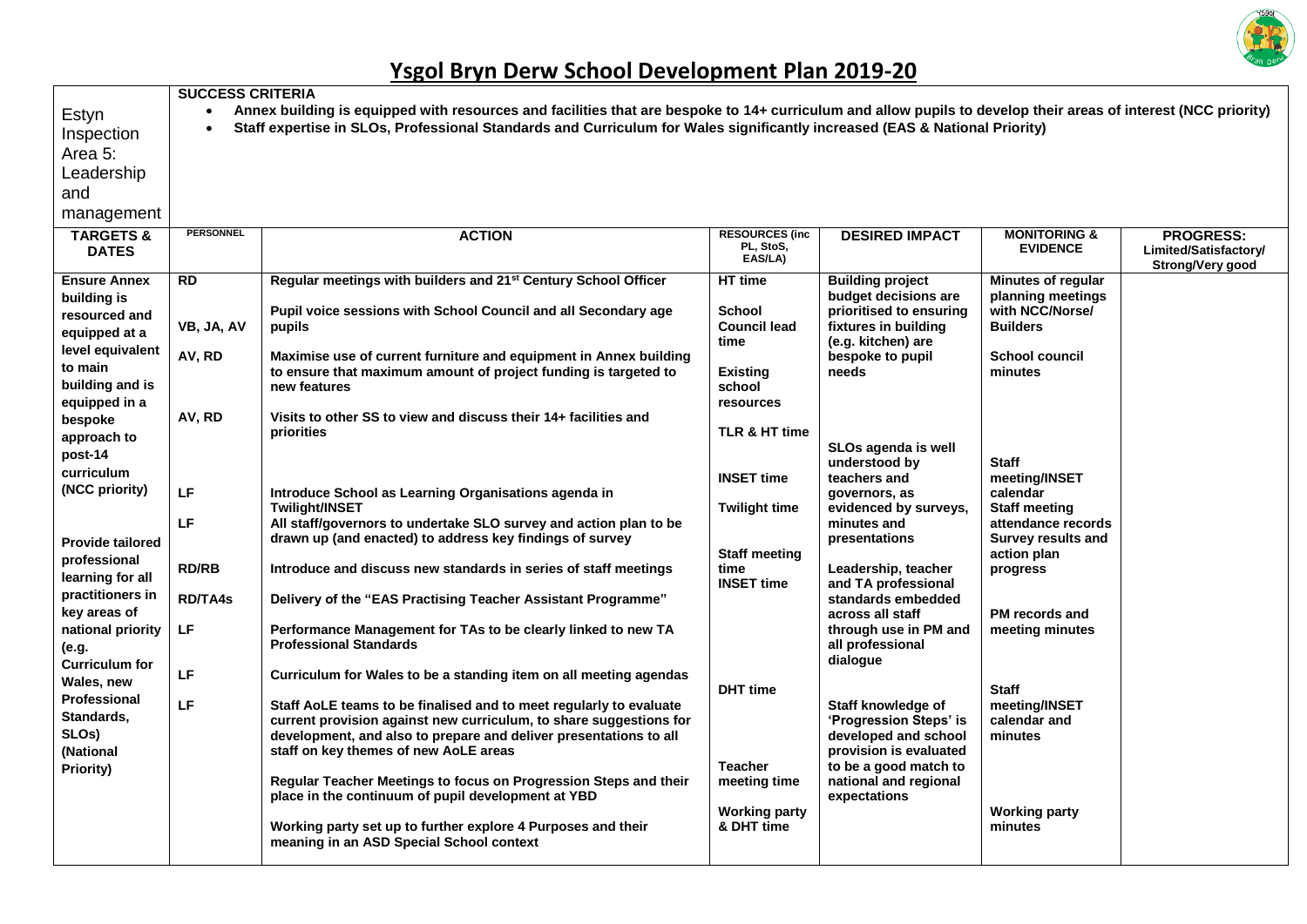

The outcomes of the 2018-19 SDP for Ysgol Bryn Derw are as follows:

10 objectives fully met or exceeded 2 objectives largely met, or met to a satisfactory standard 1 objective not met in full.

The reasons 1 objective was not met in full is as follows:

"Over 75% of pupils to show expected or above expected progress in ASD related skill areas based upon a standardised whole school externally driven measurable system" – liaison with other schools, experts and organisations that provide measurable systems identified that there is no available measure of expected progress in ASD related skills areas. As such establishing and using the B2 ASD system, and evaluating patterns shown by it have helped to develop skills, but there is no comparative data available to evidence 'expected' rates of progress.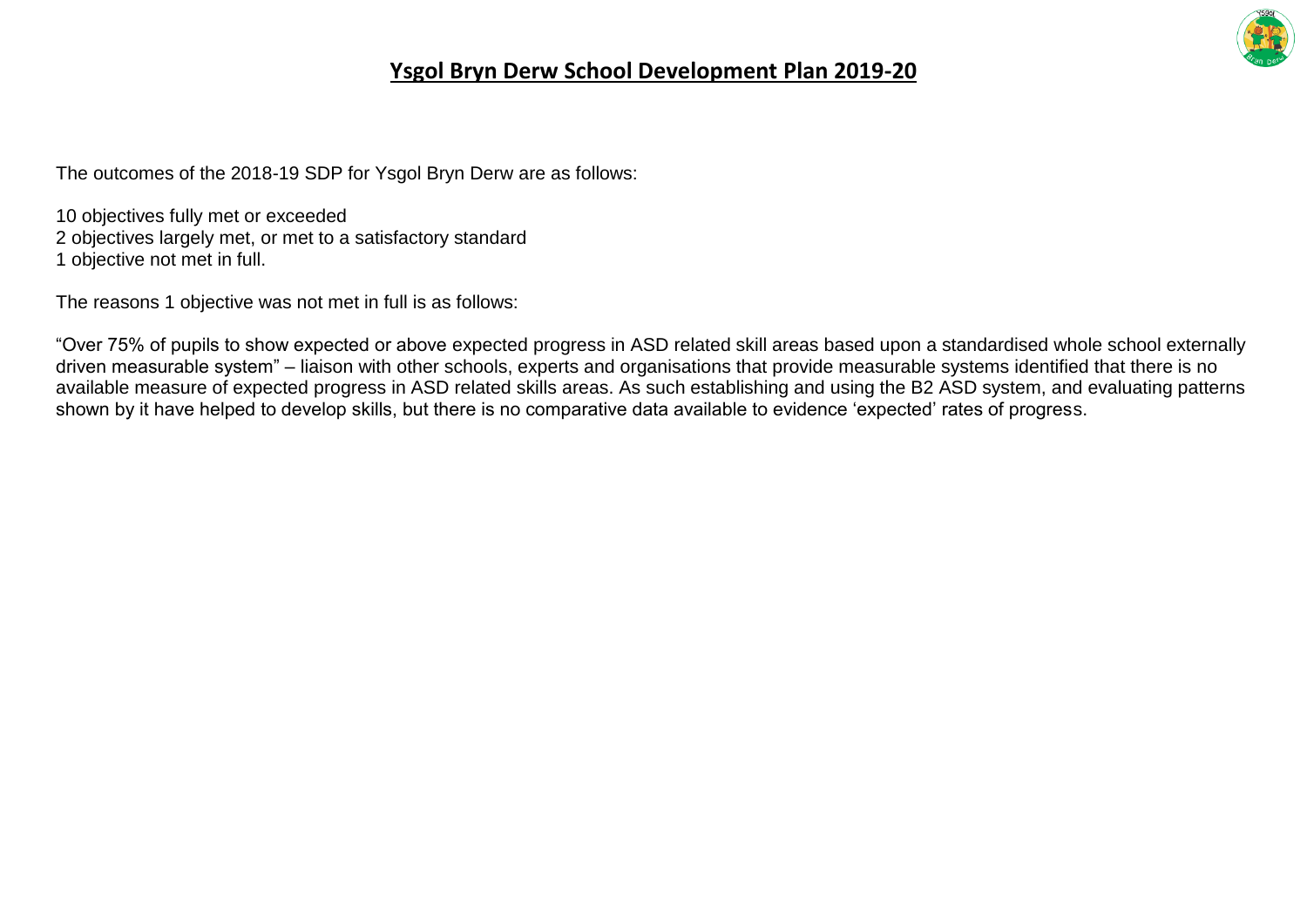

#### Appendix A:

Annual carousel of activities: -

|                 | Environment<br>walk                          | Planning                   | Teaching                                              | Marking/<br>Folders                                          | IEPs/ Reports                            | Progress data<br>capture                                                  | Parents'<br>Evening                    | Surveys               | Governor walks                                   | Present to<br>Governing<br>Body/Consult staff                                         |
|-----------------|----------------------------------------------|----------------------------|-------------------------------------------------------|--------------------------------------------------------------|------------------------------------------|---------------------------------------------------------------------------|----------------------------------------|-----------------------|--------------------------------------------------|---------------------------------------------------------------------------------------|
| Sept-Oct HT     | September<br><b>TLR T&amp;L</b><br>area walk | September<br>TLR/SLT audit |                                                       |                                                              | October TLR<br>IEP progress<br>scrutiny  | Start of year Lit &<br>Num challenging<br>targets                         |                                        |                       | Join Teacher<br>meeting /Staff<br>twilight       |                                                                                       |
| Nov-Dec HT      |                                              |                            | November<br>paired<br><b>TLR/SLT</b><br>Learning walk | December<br>TLR scrutiny                                     |                                          | Start of year ASD<br>baseline<br>Start of year<br>TIS/Thrive<br>baselines | November<br>Parents'<br>Evening<br>ARs | <b>New</b><br>parents | Break/lunch &<br>classroom<br>environment walk   | December - Mid-<br>year staff SDP<br>discussion                                       |
| Jan-Feb HT      | <b>January TLR</b><br>T&L area<br>walk       | January<br>TLR/SLT audit   |                                                       | Mid-year<br>internal and<br>external<br>moderation           | February TLR<br>IEP progress<br>scrutiny | Mid-year Lit &<br><b>Num</b>                                              | ARs                                    | Prof<br>partners      | Folder, 1PP etc<br>scrutiny<br>/discussion       | Mid-year<br>attendance data<br>Mid-year SDP<br>progress report                        |
| Feb-April HT    |                                              |                            | March<br>Buddy/Triad<br>team teaching                 | March TLR<br>scrutiny                                        |                                          | Mid-year<br>TIS/Thrive                                                    | ARs                                    | Parents               | Break/lunch &<br>classroom<br>environment walk   | Mid-year<br>academic data                                                             |
| April-May HT    | April TLR<br>T&L area<br>walk                | April/May<br>TLR/SLT audit |                                                       | EOY internal<br>moderation                                   | May TLR IEP<br>progress<br>scrutiny      | EOY - Lit & Num<br>EOY AQA<br>accreditation                               |                                        | Staff                 | Folder, 1PP etc<br>scrutiny<br>/discussion       | <b>FOY IFP</b><br>achievement data<br>May - Mid-year<br>staff SDP<br>discussion       |
| June-July<br>HТ |                                              |                            | June paired<br><b>TLR/SLT</b><br>Learning walk        | June TLR<br>scrutiny<br><b>EOY</b><br>external<br>moderation | <b>SLT EOY</b><br>reports scrutiny       | $EOY - ASD$<br>EOY - TIS/Thrive                                           | July<br>parents'<br>Evening            |                       | Joint SDP/SER<br>review and new<br>year planning | $EOY$ data $-$<br>academic.<br>attendance<br>SDP achievement<br>and SER<br>judgements |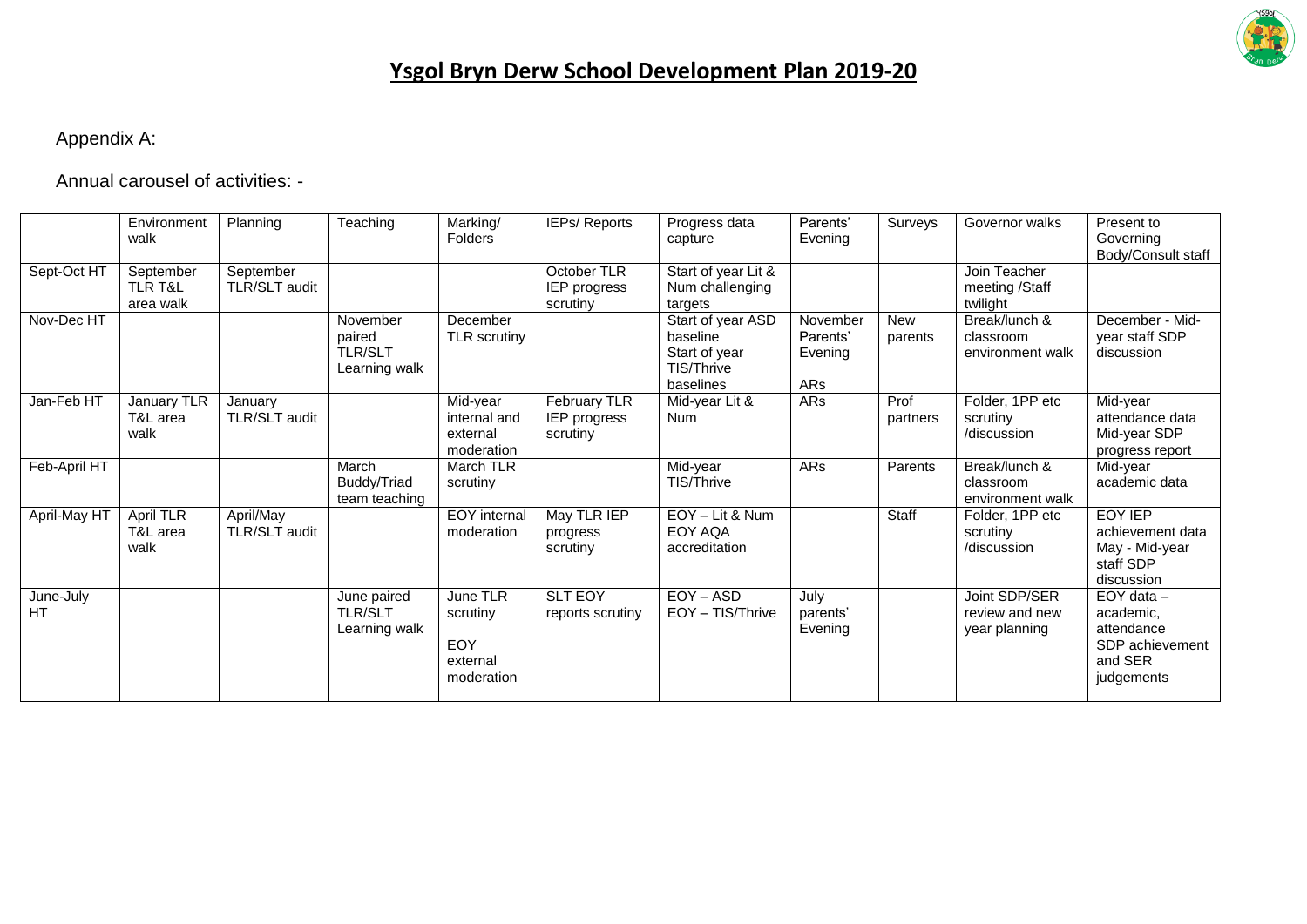

Appendix B:

3 Year Objectives: -

| <b>Key Priority</b>                           | 2019-20                                                                                                                                                         | 2020-21                                                                                                                                      | 2021-22 (to be added in Autumn<br>2019) |
|-----------------------------------------------|-----------------------------------------------------------------------------------------------------------------------------------------------------------------|----------------------------------------------------------------------------------------------------------------------------------------------|-----------------------------------------|
| $IA1 -$<br><b>Standards</b>                   | Maintain IEP and academic outcomes for all vulnerable<br>groups (FSM, EAL, LAC) that are in line with whole<br>school average                                   |                                                                                                                                              |                                         |
|                                               | Develop accreditation scheme so that it delivers for<br>growing Y9+ cohort and remains individualised                                                           | To ensure a post-16 accreditation offer is modelled<br>and implemented in a PCP manner                                                       |                                         |
|                                               | Develop strategies to reduce underperformance in<br>listening and increase over-performance in reading<br>compared to 2018-19 figures                           |                                                                                                                                              |                                         |
| $IA2 -$<br>Wellbeing and                      | Embed co-ordinated ACE plan that combines TIS, Thrive and<br>ELSA approaches                                                                                    |                                                                                                                                              |                                         |
| attitudes to<br>learning                      | Complete RRS Bronze Award, and Healthy Schools Phase 3                                                                                                          | Complete Eco Schools Green Flag award, RRS<br><b>Silver Award</b>                                                                            |                                         |
| IA3 - Teaching<br>and Learning<br>experiences | Develop staff knowledge of 'progression milestones' and<br>ensure school provision is evaluated to be a good match to<br>national and regional expectations     | Develop an appropriate and responsive 16-19<br>Curriculum                                                                                    |                                         |
|                                               | Develop outdoor learning experiences for all pupils                                                                                                             | Work experience, enterprise and BOTI curricula<br>develop appropriately to meet the changing needs of<br>pupils as Tertiary age cohort grows |                                         |
| IA4 - Care,<br>support and                    | <b>Embed Pupil Success Forum to target all interventions in</b><br>a strategic manner                                                                           |                                                                                                                                              |                                         |
| guidance                                      | Further develop links and relationships with NCC DCT and<br>ABHB CALDs team to provide personalised Team Around the<br>Child to each family                     | Embed IDPs across all pupils involving all families                                                                                          |                                         |
|                                               | Introduce joint action plan with ABHB OT team to develop<br>sensory profiling and enhance our sensory challenge related<br>approaches (From Staff consultation) |                                                                                                                                              |                                         |
| $IA5 -$<br>Leadership<br>and<br>Management    | Ensure Annex building is resourced and equipped at a<br>level equivalent to main building and is equipped in a<br>bespoke approach to post-14 curriculum        | Develop and adapt Office and SLT structures to<br>respond to changing and growing pupil and staff<br>cohort                                  |                                         |
|                                               | Introduce School as Learning Organisations agenda and<br>ensure it is well understood by teachers and governors -<br>digital skills, triad approach             | Develop SLO focus and embed staff understanding                                                                                              |                                         |
|                                               | Embed staff awareness of leadership, teacher and TA<br>professional standards across all staff.                                                                 | Maintain and audit progress of staff knowledge &<br>skills re Successful Futures implementation.                                             |                                         |